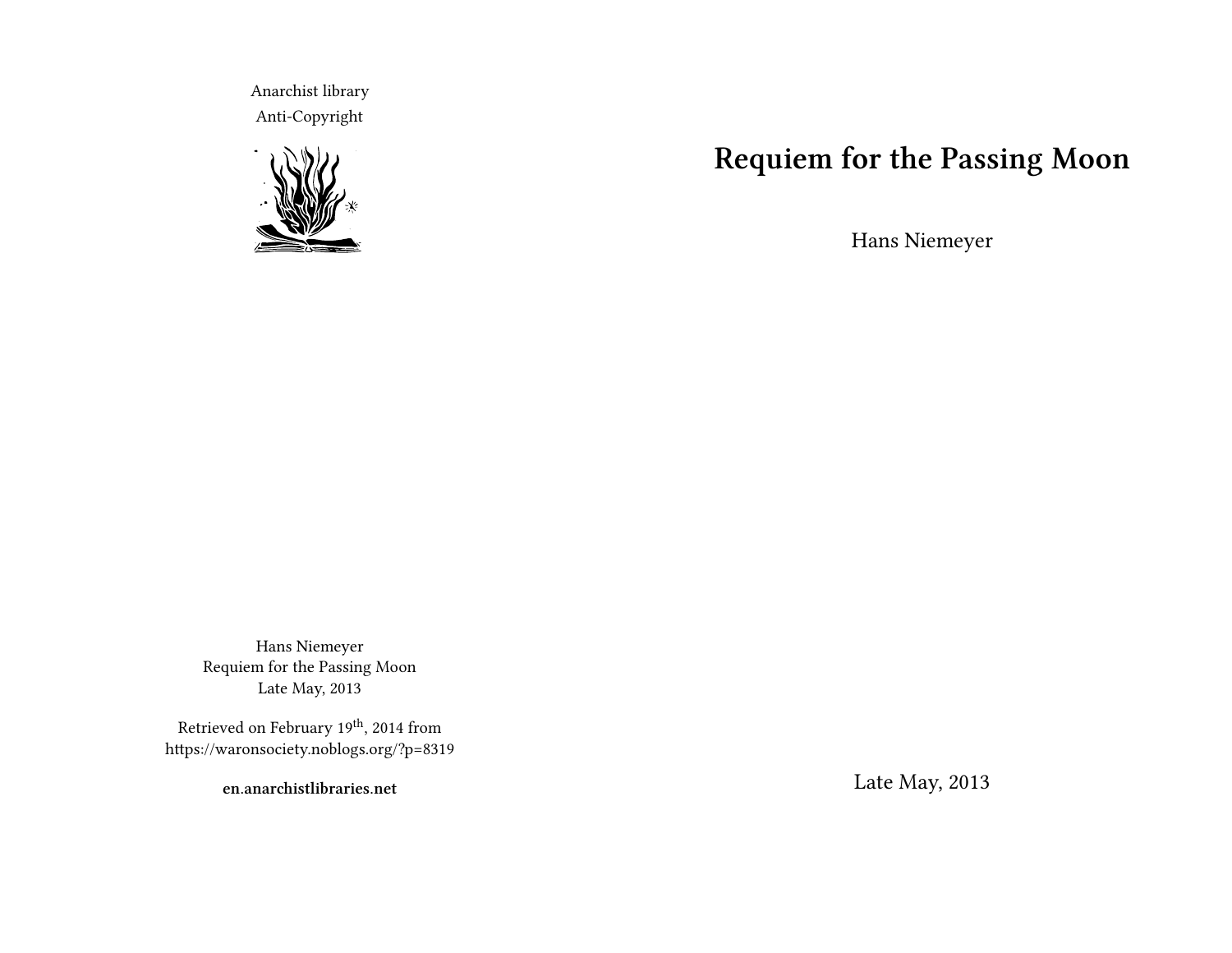him, "Yes son, the moon," and we escape again, and I no longer belong to the prison.

> Hans Felipe Niemeyer Salinas Late May, 2013. Maximum Security Prison. Santiago, Chile.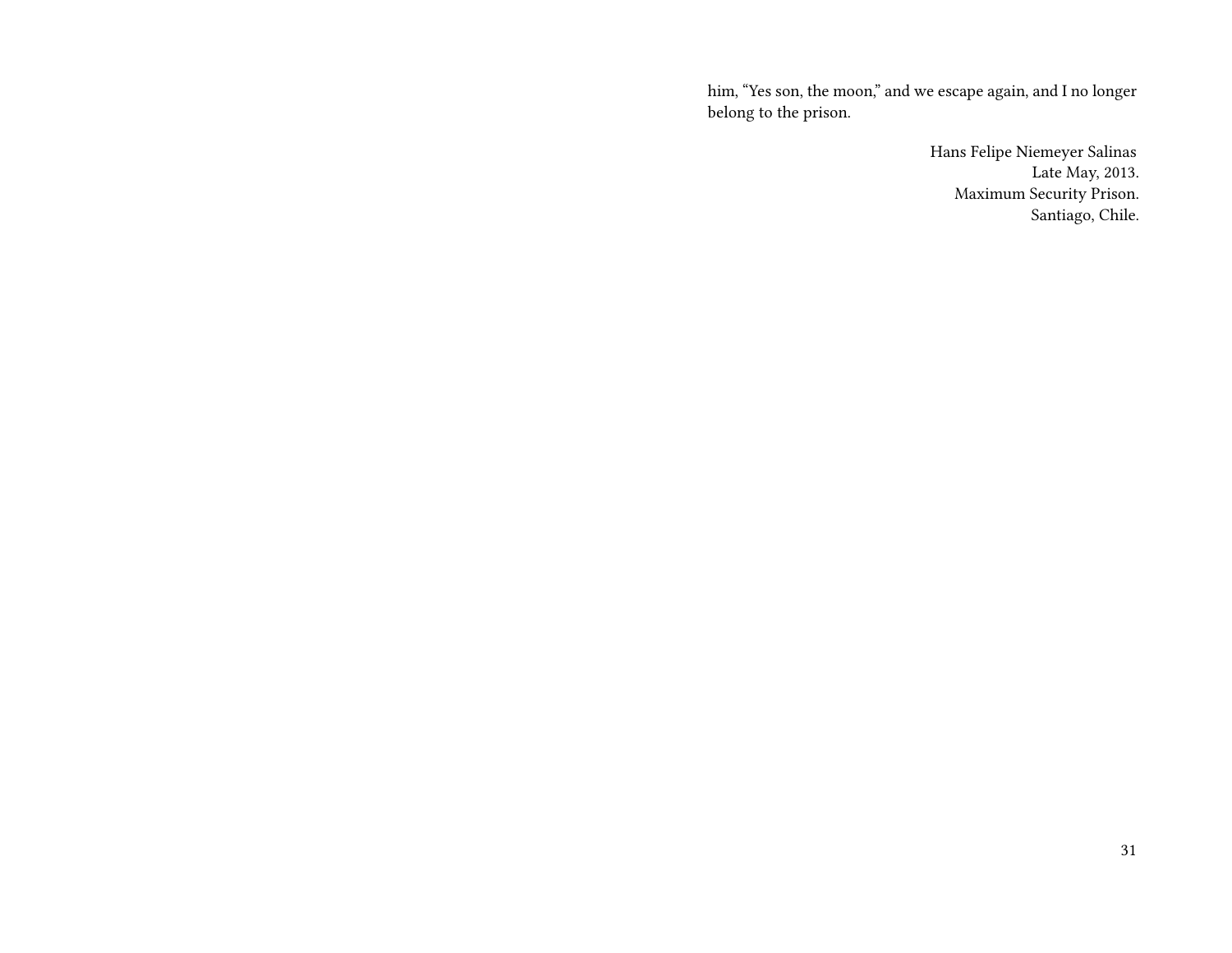down the toilet. "Do you smoke, consume alcohol, drugs, take any medications? What is your height? How much do you weigh?" Again the sergeant: *"Listen, you have already been here, you know how the system works; respect to be respected.*"

They place me on the second floor, special vigilance corridor. I know this place, it is a human experiment. They open the cell, I enter, they close it. At least the cell is clean. There are three blankets (I won't freeze to death) and the mattress is decent, so I won't die devoured by mites. As soon as the cops leave, the prisoners begin to call out, "*Hey, the guy that just arrived," "What's up?", "What are you here for?", "Where from, what happened, oh the time flies, tomorrow you'll get out to the patio", "Are you hungry brother?"* known bank robbers ask me. "Yeah, actually" "Relax, I'm going to send you some mail"<sup>1</sup>. This is really classic, solidarity between prisoners. They throw me a package and two sandwiches of tomato, avocado and half a bottle of juice arrive. I say thanks, I'll see you tomorrow. I'm hungry and really tired, it has been practically 48 hours since I've slept. I sit on the mattress on top of a surface of concrete and I eat the sandwiches. I toast with the peach juice and I dedicate it to internet fascists… "Let him rot in prison," I say, and can't help but laugh.

I make the bed and look at the bars that cover the whole prison, the turret with its windows and powerful spotlights. I remember when I told you, *"Whatever happens, we'll look up at the sky, the constellation of Orion and the moon, and we'll remember this moment."* I think I may have lied to you. From here the spotlights impede the view of the moon and the stars. I close my eyes from fatigue. Sleep enters softly, pleasantly, it surrounds me, until finally I'm in the forests and mountains again, you both look at me and laugh, the little hummingbird points his finger at me, "ile nuna" (look, moon) and I say to

#### **Contents**

| I. The Arrest             | 6  |
|---------------------------|----|
| II. Journey to Santiago 1 | 18 |
| III. Back to Maximum      | 29 |

<sup>&</sup>lt;sup>1</sup> Mail: a package sent by prisoners from one cell to the next, or to the next floor, tied to a string.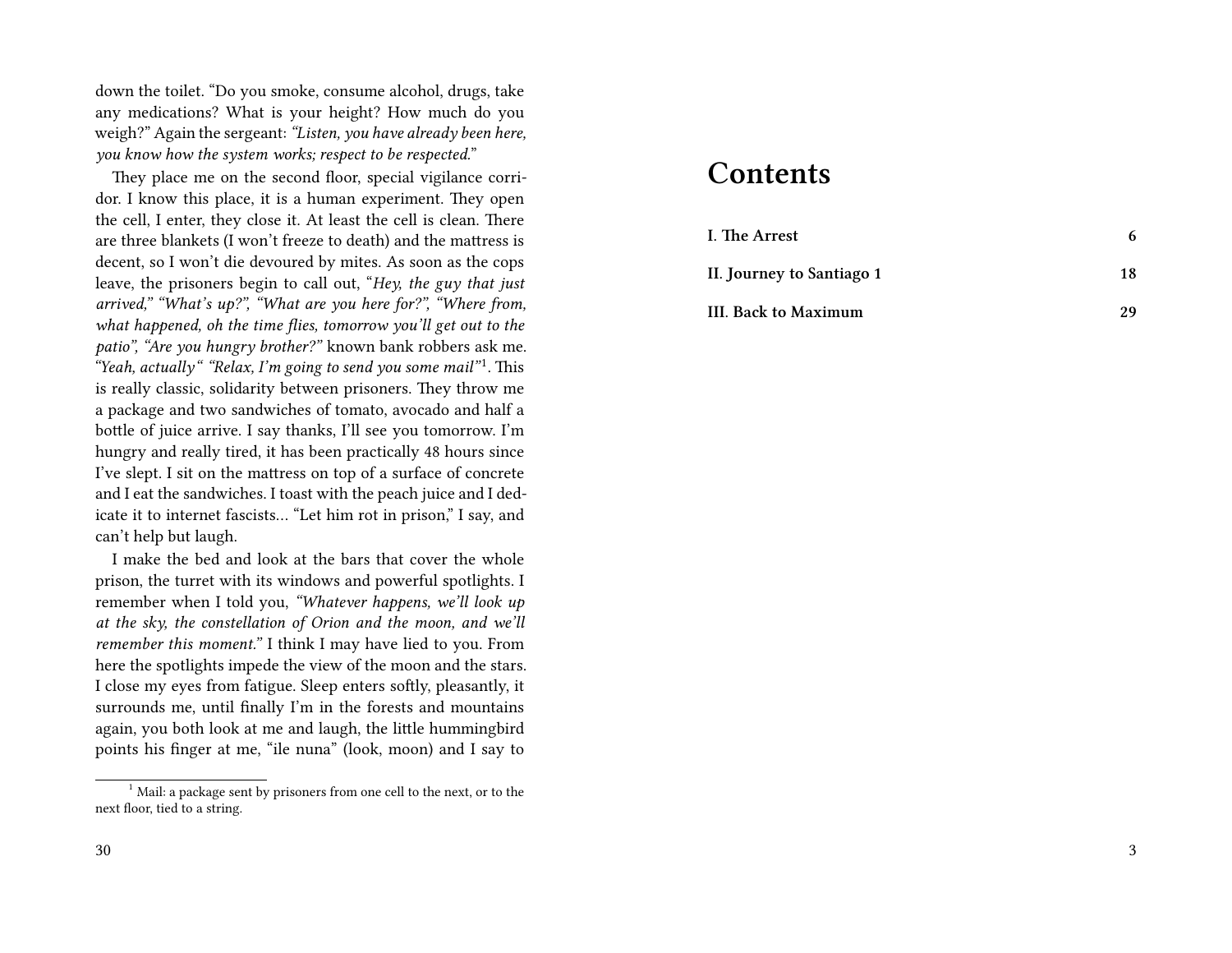### **III. Back to Maximum**

The gendarmerie's TAR group shows up, there are three guards, I already know quite a few of them. An exhaustive inspection of all my clothes: genitals up, soles of the feet, socks, shoes, legs, torso, open the mouth, palms of the hands, behind the ears. Restraints on feet and hands, "lengthy measures" in police terms. Pass the chain through the trouser and close the restraint on the ankle. *"I'm only going to put it on one leg so that you can walk, alright?"* Alright. Yellow vest and handcuffs on the hands. We walk along the first passageway. A paramedic takes the standard documentation. We leave. They talk on the radio *"on the way with two-six Niemeyer, direction Beta, maximum security measures"*. A long walk along the underground passageways until the transfer zone. A brief stay in a cell, they arm themselves with a Famae submachine gun and a shotgun, and we move to take another police truck. We go out to Pedro Montt, it is Saturday the  $27<sup>th</sup>$  of April, around 9pm, I look through the narrow barred window and there is almost nobody in the streets. An armed functionary gets out and stops the traffic, the vehicle begins to reverse and I'm surprised to see the functionaries filming the proceedings. We are back at the special high security unit, maximum-security section – our little Guantánamo.

There is a labyrinth-like entrance to "the maximum," the functionaries speak through the intercom: "an entry," and the electronic door opens. A sergeant receives me, he revises the paperwork, again they order me to take off my clothes, an inspection of all my clothing and then the paramedic again "Do you have any chronic illnesses?" Yeah sure, putting my head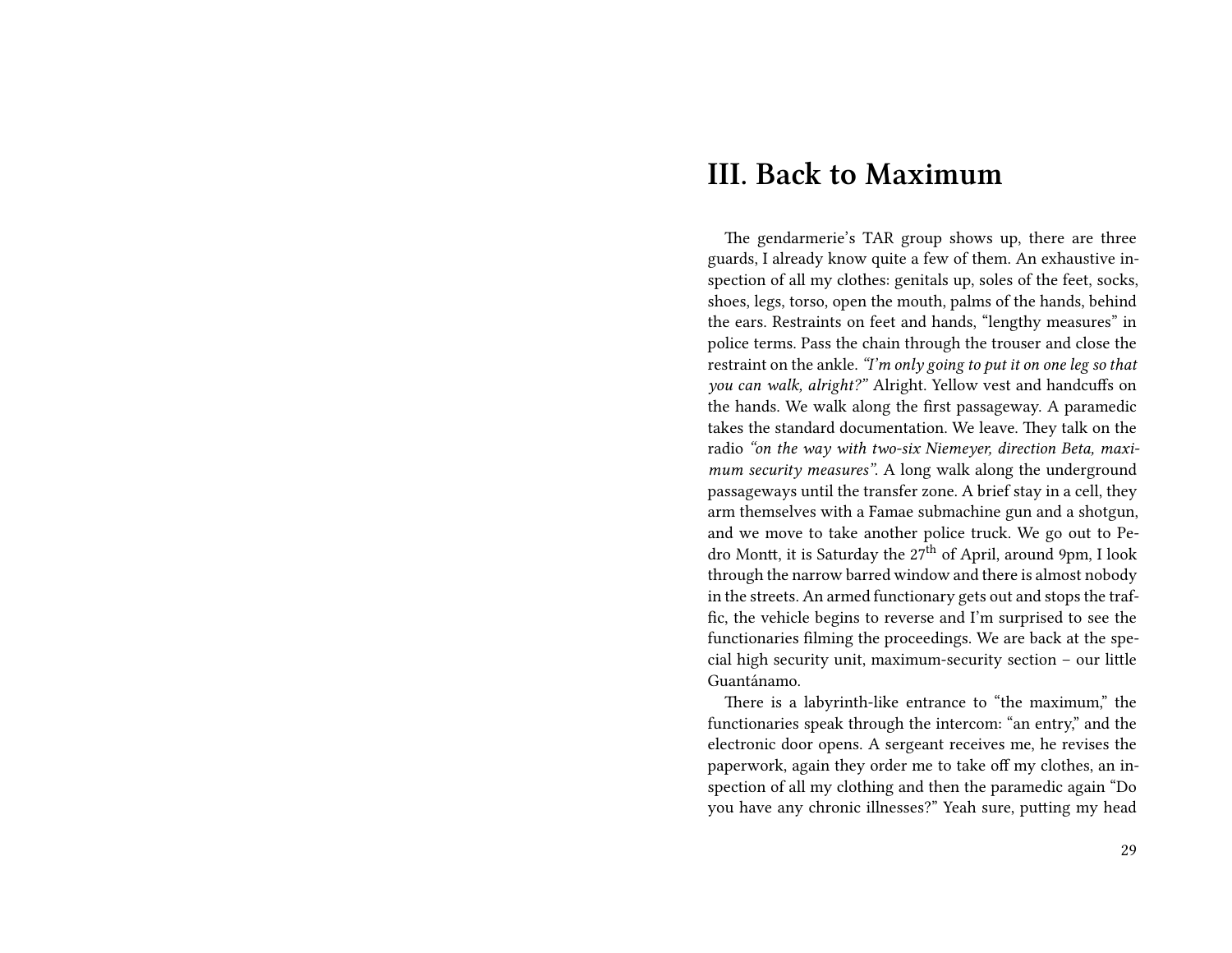of the dictatorship and insist on the distant possibility of a subversive rupture. They called their battle Insurrectionary War of the Masses. Do you remember these times, little hermit, when I told you about finding the pamphlets wasted at the Manuel Plaza Gymnasium and throwing them around downtown in this city? Of those times when you stayed in your house while life was robbed of its normality? Night falls in a cell in Santiago 1.

[editors introduction from "War on Society"] Hans Niemeyer was arrested on November 30, 2011 near a BCI Bank after an explosive attack. Held in preventive prison under the terrible Anti-terrorist Law, he was charged for another 3 attacks. After a year in prison, Hans was granted house arrest and went underground on December 7, 2012 after his legal process was skillfully paralyzed. On April 26, 2013, he was arrested by the Investigative Police (PDI). Hans was sentenced in July 2013 to 5 years in prison, and since then has carried out multiple hunger strikes, the latest (es) in solidarity with Monica Caballero, Francisco Solar, Sebastian Oversluij, and Matias Catrileo.

*"I write so as not to explode, out of fear of a slow death and the gangrene of amnesia, in which a whole generation rots" -* Jean Marc Roullian

*"Without chains on my feet, I began walking*" – Los Pericos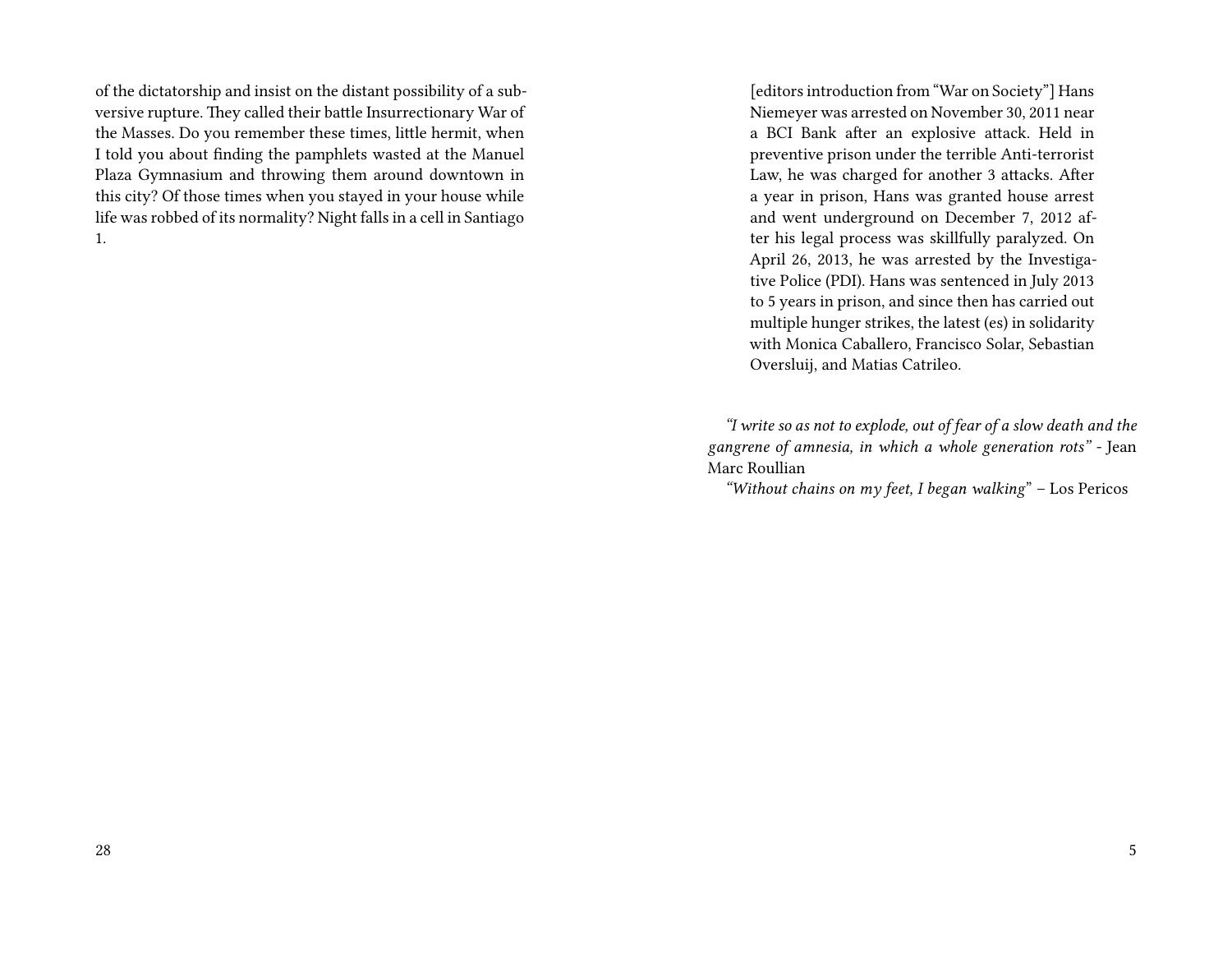# **I. The Arrest**

It was 7:30 in the morning when we noticed the movement of strangers in the street below, on both sides of the building. People who looked like students, the neighborhood's usual pedestrians, but who were looking insistently at the apartment in which we had sought refuge. Could it be a misperception, the feeling of persecution that prevents one from clearly seeing the real from the imaginary? This time, without a doubt, we knew we were wrong, we knew we had made a mistake. It had happened other times as well, we had walked the thin line of what we should not do, but at times there was no other option, we had to take the chance and gamble that the enemy would show up late. The dynamics of flight, with the two types of po $lice<sup>1</sup>$  behind us, with a small child, with money being tight, was filled with these little gambles, leaps into nothingness. Should we open the door? Will they ask us to leave? Have we been recognized? The bus is stopped, pigs are below..? Will they get on? Will they ask for ID's? Are they going to look over the cameras for this ATM? Let's just get money out and leave… there isn't any… What do we do now? There are things we can't go without: diapers, milk for the small hummingbird, as we say with care. How much food do we have left?

Today we eat noodles, tomorrow just soup and bread, whatever, as long as the "little one" is well we can continue on. There were days when we couldn't eat, we improvised bread with a bit of flour we found, which went very well with salt and oil,

the same place we talked the day before. On bus or by foot? We walk and talk, our trip is short to the little plaza in front of the general cemetery where Avenida La Paz ends. Everything seems so pristine, we are so pure, to the point that the colors seem more vibrant. I am very skinny, with fairly long hair. I see a school shirt, blue jeans, shoes. What are the hell are they waiting for says the vagabond. Another guy interjects "*The only thing I am worried about is wether they are going to come in here or through Recoleta."* The environment is tense, patrols of pigs and civilian cars pass with sinister characters inside. Now: here they come. We look down Avenuda La Paz and far away we see the funeral procession and further behind buses, packed to the roof with people and black and red MIR (Movement of the Revolutionary Left) banners.

Leaving through the windows, we make a roundabout turn towards Recoleta. Quickly we stop, Lets go inside! We enter through the front door, we walk quickly inside the cemetery and reach the grave column of people who have already begun their march to bury Pablo. The voices all become one and sounds shocking, it gives me goose bumps: Conscioooouuus Pueeeeblo, Rifle shot, MIR, MIR…. Conscioooouuus Pueeeeblo, Rifle shot, MIR, MIR….Faces covered with hankerchiefs, fists in the air. A tremendous explosion is heard in the cemetery, a noise bomb. The crowd erupts in applause and cheers: Cardinal Maroto, church of the people! Cardinnal Maroto, church of the people! Fists pump rhythmically, there are armed pigs with rifles and battle helmets on acting nervously, aiming at the people. Mrs. Luisa and Don Manuel ask for silence, talk, are decimated, bury their third dead son after losing Rafael and Eduardo in 1985. They ask for respect of their beliefs, ask everyone to kneel, take each other and recite an "Our Father". The multitude respectfully kneels and prays, whether they are believers or not. At least I did. In the following four or five years hundreds of youth paid with blood and prison for their intent to turn their noses up at history, escape the institutional solution

<sup>&</sup>lt;sup>1</sup> In Chile there are two national police organizations: The investigative police (PDI) and the military police, the *caribineros de Chile*. Both have special units dedicated to political intelligence.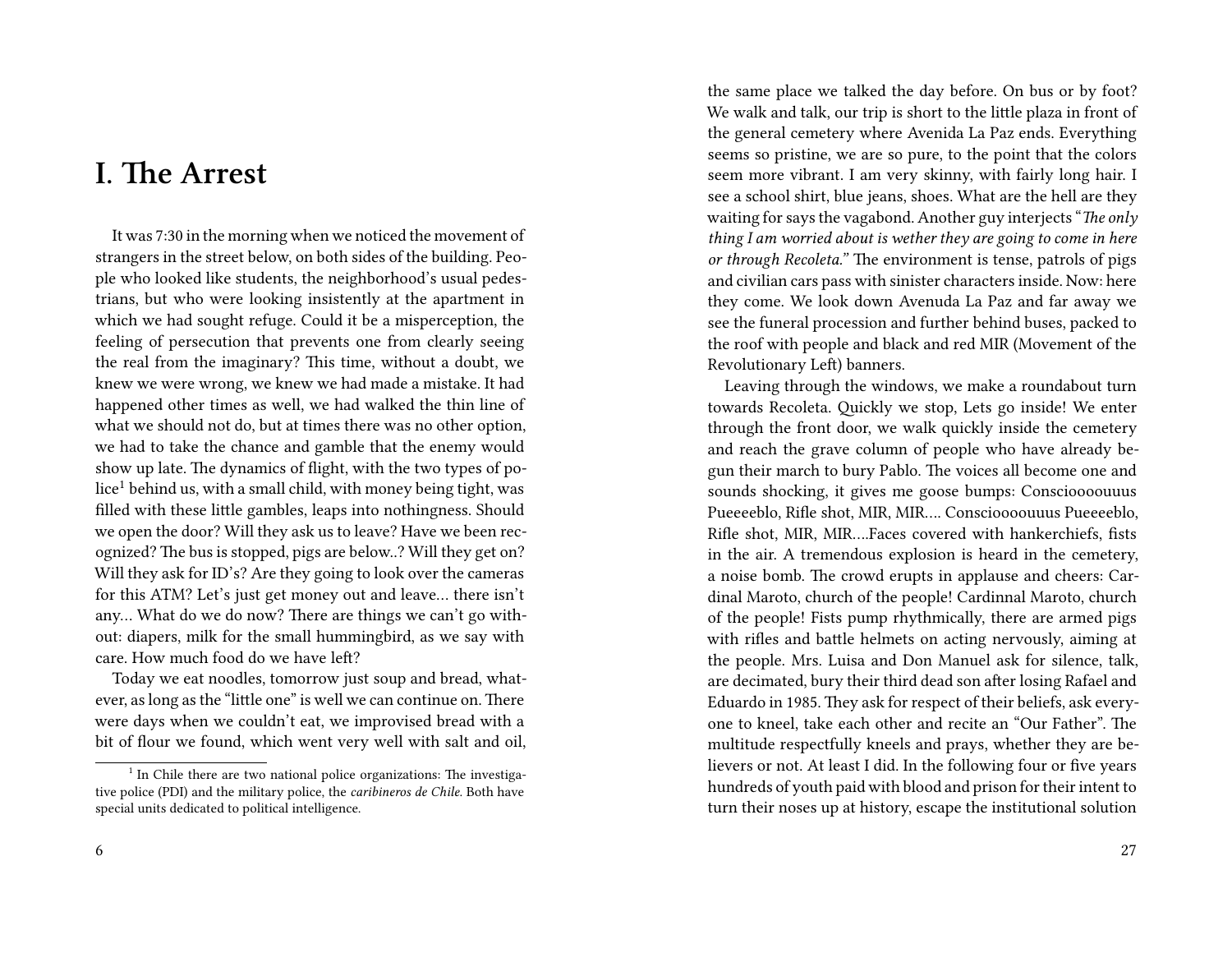The minutes pass by, it begins to get dark. I remember the first time I was a prisoner, September '92, brutally beaten by the cops, my busted head, my mother's suffering… I continue looking back into the past like a flashback in a movie…Where did everything begin? Was there one point or was it only the combination of a bunch of risky situations? I don't like to be self-referential, but I talk with myself about my life as an introspection, I remember so many different things, so many different situations. It's 1988 and we are confronting the dictatorship in the street and not with a pencil as Ricardo Lagos Escobar said. We marched downtown, the "Hauscar" shoots its water cannon, all of us duck under the walls of the University of Chile metro exit, an artisan hankerchief around our faces, we counter-attack with rocks. On the yellow wall of University of Chile a youth spray paints in red: NATIONAL UPRIS-ING. A barricade on 18th and Alameda, molotovs burst on the pavement, traffic is stopped, pamphlets of Not Until Victory. Paintings of greetings on the front of Irarrázaval and Vicuña Mackenna. Meetings in the CEI of Ingeniería, in Arquitectura, take the Paulo Lavrí center for a meeting in Santa Rosa, make giant wood letters wrapped in the daily paper with and bags of trash to burn at Carmen and Alameda. A sadness, a bitterness takes over my spirit.

Are we talking about old stories? November 1988. I am 15 years old. After the plebisicite (end of Pinochet's rule), instead of happiness I have seen a river of rebel blood. We converse at Lord Cochrane and Alameda, with two *compas* from school. One, two grades above me, who recruited me to the *Jota a*nd another *compañero* with his own point of view. Pablo Vergara and Aracely Romo had been murdered in Temuco. A*compañero* tells us that in his poblacion there were barricades this morning. The funerals are the following day…..Should we go? Yes of course, let's go! Another day we ditch school and meet in

even better the only ripe avocado we rescued from this branch overflowing with avocados hard as sticks. I don't care, it's us three, this keeps us going, the tent is our refuge, our home…put another sleeping bag inside, so we don't get cold. We stay outside a bit, look at the hills, the forest so dark, the sky, never had I seen a sky with so many stars, more beautiful with both of you. Did you know that for this moment everything was worth it? Remember the verse we made up? *"There are things we will never forget and for this alone it is worth it to experience them."* Tomorrow we will see what we'll do, how we'll solve our problems. We continue on down the road, improvising.

Clearly those who opine behind a computer don't understand this, those whose vocation is to be unpaid judges, those who always know what ought to be done, ready to judge and pontificate. *"He had to leave the country, he had to go alone, that* g*uy can't be with his girl.*" What moves them<sup>2</sup> to express their opinions? What do they know about us?They coincide with the enemy planning to destroy us. On the other hand the evening La Segunda cries the alarm. The police and prosecutors speak through its mouth like always, *"He is in Greece, Spain, or Italy", "He doesn't have a grasp, doesn't have a homeland, he won't come back to see his family, doesn't want them to know where he lives."* The tie-wearing terrorists opine, threaten, methodically construct the public enemy. *"I don't know how someone who only thinks about destruction can have a family,"* a citizenfascist commentator on  $\mathrm{EMOL}^3$ says about me. They don't see the contradiction in accepting the dead students, the repression, the Mapuche children shot down, the people the bank kicks out of their home. No, these people applaud before the mirror, the advocates of "*A bullet to the head, let them rot in prison, just 'disappear' them. How we miss Pinochet! Everyone*

in a strong desire, or an illusion.)

<sup>2</sup> "*Pana"*: Valor, Coraje

<sup>&</sup>lt;sup>3</sup> EMOL: internet "news" portal owned by the Edwards group, owner of half of the newspapers in Chile.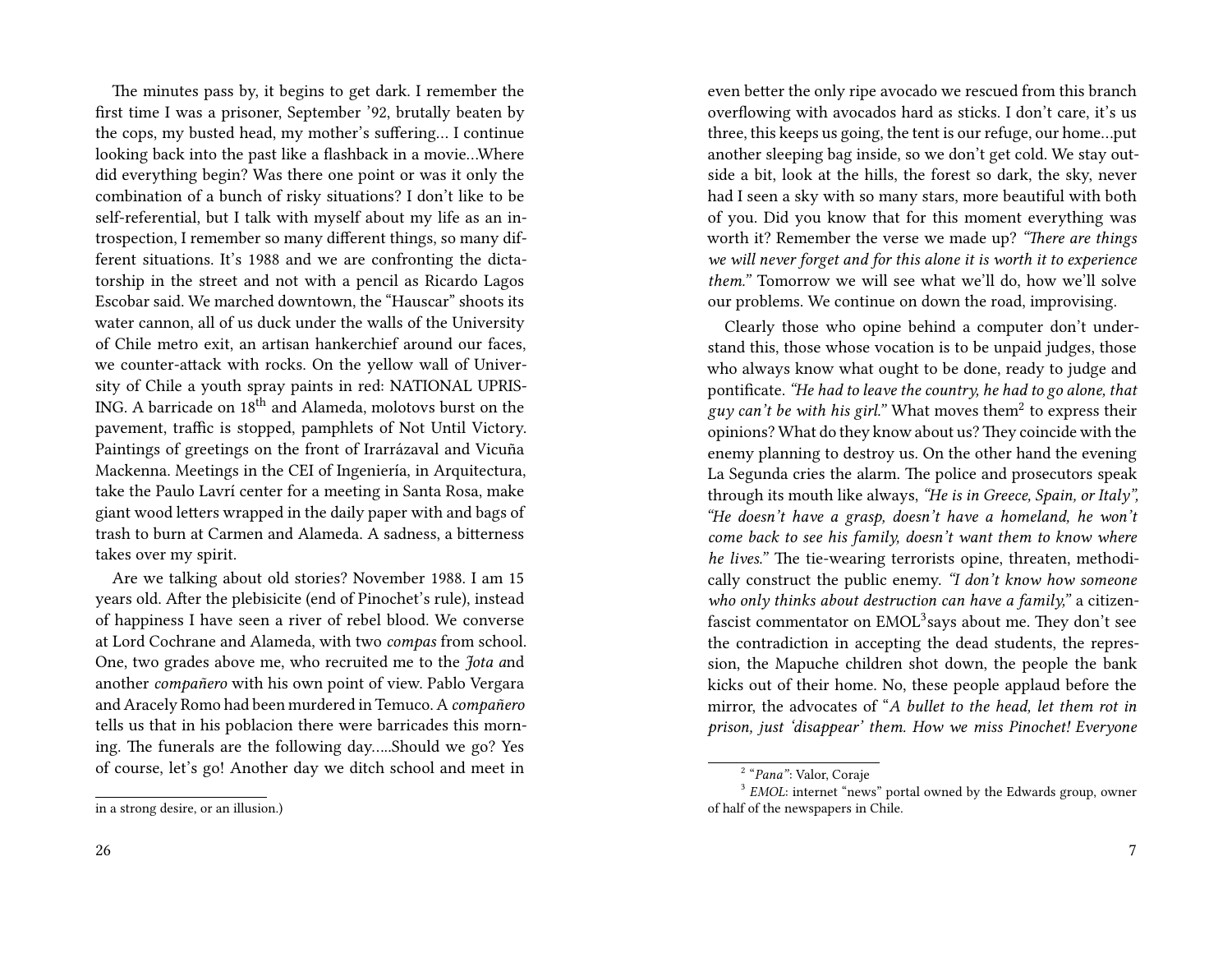*tells me so. With him this terrorist would've been shot on sight. We want to live in peace–how long do we have to put up with these criminals, and on top of it we have to feed them with our taxes, these scum of society–an island in the south, forced labor so they learn how to work."* The factories of public opinion, of producing a common feeling, are summarily effective, and when they don't work there are the pistols of the democratic police.

But usually they do work! This is hegemony: gaining a common feeling, automatic discipline, internalized, without the need for coercion… *"The ideas of the ruling class are in every society the ruling ideas,"* claims old Marx, *"Whoever fears freedom feels pride in being a slave,"* murmurs Bakunin as he pours a vodka and remembers the years spent with chains around his waist. Who cares!? The matinée will begin, the last Caguin of the Fiera, what will the purple-haired fascist say, Raquel is a lady (identifies as one). Who cares… the matinée will begin, the prisoners will watch it too.

This time I think it's them. Let's get out of here. We get dressed quickly.

"What if I go out to buy bread and use the opportunity to check it out?"

"Okay, go."

But I already feel the trap is beginning to close in, I see them again from the window, there's no doubt it's them. They talk on their phones, coordinating the final blow, asking instructions, "Yes sir, he's here, his wife just left, we're going in, sir."

You return. It's full of them, you say.

I'm going to leave, try to make a break for it (I think but don't say).

"No!" You fall to the floor, you cry, "It's all my fault, I'm so stupid, the only thing I wanted was to see you, I'm sorry!"

"My love, quiet, don't let them see you cry, be calm, I'm going to be alright, everything just moved forward a few days. Always dignified, calm, don't give them the pleasure of seeing you cry."

4 and I notice more adult prisoners, this is better, but I also walk with lead feet, I have had problems having genuine interactions with prisoners or because I thought prisoners were cool (like all prisoners are political prisoners). Immediately a prisoner approaches me and gives the following discourse: *"Hans we have been waiting for you, look there is the world, there is everyone inside the barretin<sup>5</sup> , God is here, here is the savior saying he will give you an opportunity."* It's an evangelical prisoner inviting me to go with god. Respectfully I tell him thanks but I am not interested. I begin to walk on the patio, a prisoner approaches me and invites me to his *carreta* to have mate. I greet them and enter the mate circle, there are only assailants and thieves. We eat lunch and I spend the afternoon visiting with various prisoners, walking around the patio, watching a soccer game and partaking in another circle of mate. A brief threat of a fight. A good reception and whats more I find that the visits are in an open room but contact is allowed and few people go to visitation. A few prisoners from maximum security (Module 2) call out to me, greet me, and offer me a radio, they have to return them tomorrow, great. I spend 40 minutes shut in my cell and then the door opens, it's two pigs. *"Niemeyer, get your things, you're leaving."* I don't have anything, I am only accompanied by Jodorowsky, dubious company but at least its something to read. And where am I going? *"I don't know,"* they say. We leave the module and walk from the first hall almost until the last. They put me into a couple cells and offer me two Kapo juices. I accept them because it is glucose and I don't know what's coming.

I pass through the cell, I read the slogans "a cordovan was here", a circle A, an anarchist symbol, *"fernet with cola because it hits harder" , "chiqui is a thief. whaaaaaaat?", "La victoria", "Santa Olga", "Jose Maria Caro".*

<sup>5</sup> *Barretin:* The *Barretin*, to be *barretined.* Its a part of prison culture. (Translator's note: prison slang, translates literally into crowbar, fantasy as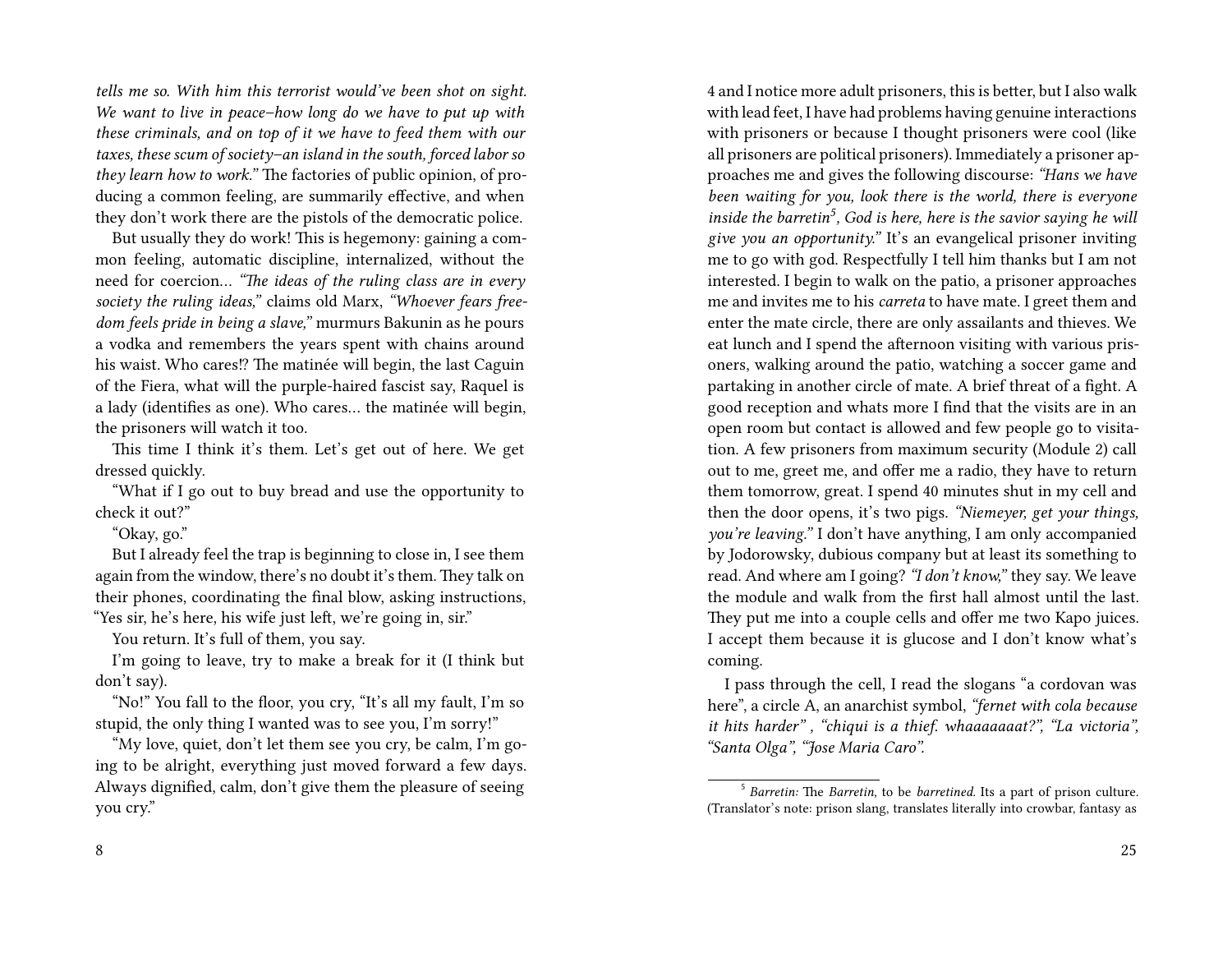Two gendarmerie enter, one is a lieutenant. They tell me to get my things, you are going to be leaving. I don't have anything, as I came to Module 4 from transport. The pig asks me stupid questions that reveal to me that he does not read anything, nor does it seem like he wants to watch the news on TV. He asks me if we are against the pigs on the street and if I have anything to do with the demonstrations and protests. I don't answer. Later he moves away and comments to another pig loud enough for me to hear, *"If one of these motherfuckers touches a hair on my woman's head"* (I deduce that his wife is a cop)*"ill have them killed with a perro".*A*perro* is prison slang for a prisoner of low standing in service to other prisoners higher up the hierarchy or volunteered for the gendarmerie's instrumentation, who fight and carry out *antedatados* on other prisoners (attacks with knives, shanks, and other weapons.) Without looking, the pig leaves and talks with the head guards of Module 1 and 2.

Another parentheses. I have been hearing that in Santiago 1 there is a pig who beats and threatens youth who are imprisoned for street protests. I think it is highly likely this is the miserable one I have been hearing about. There is a lieutenant of the gendarmerie who threatens to order the murder of whoever he considers to have affected his policewoman wife. He is so cowardly he will not even do it himself, he will orchestrate the killing with a *perro*. This is nothing new, anyone who has done jail time knows of these plots orchestrated by gendarmerie which include getting enjoyment from and betting on armed fights, as in roman gladiator rings. In Santiago 1 there are blades awaiting the youth who are imprisoned in street protests and they are driven by a lieutenant of the gendarmerie.

They enter in droves, the trap closes with a snap. They're here now, they take me, calm now, it's over. The police: Are we clear? Are we clear? Check him, check him! He's unarmed, sir. Bring handcuffs, they yell. They laugh, they embrace and congratulate each other.

"Don't cry, remember the moments we spent together, they were worth it… Don't cry."

They take me down the stairs, hands cuffed in front of me, before the curious eyes of university students and neighbors. Later one would exercise her poisonous forked tongue with the police-reporters from *La Tercera*. One cop tells me, *"Pull your sleeves down so you can't see the handcuffs."* I respond, *"I have nothing to be ashamed of, quite the opposite in fact."*

All the police film the stellar time on their cell phones, just like the time I was handcuffed behind my back to a post in the barracks of the Bicrim-Macul. There is also a mysterious professional camera operated by police officers, apparently from Rati TV<sup>4</sup>, because they went with us through the whole process until the Bicrim La Reina station, and later the sadly celebrated Cuartel Borgoño, the former lair of the C.N.I (Pinochet's political police), now rebaptised as Cuartel Independencia in order to erase the dictatorial reminiscences, the people hung in *Pau de arara*<sup>5</sup> and the screams of torture, especially now that the accomplices of that state terrorism are in the government and parliament. The ones who still applaud the horror are the same good citizens who demand hellish punishment for *"the terrorists."* But sometimes it seems the echoes of the past come back on their own accord, as was recently demonstrated when Brigada de Robos Oriente agents kidnapped and tortured a secondary school student in their barracks. Back to their old

My destination is Module 1 in High Security.The pig tells me: there are only famous ones and people who have been on television, well known criminals. I don't say anything to him and enter. Immediately I see half of the prisoners that were in module

<sup>4</sup> *Rati*: Agent of the civil investigation police of Chile.

<sup>5</sup> *Pau de Arara*: Torture systematically implemented by the distinct police and soldiers during the dictatorship and continuation of the regime. It consists of hanging the detained person by their feet and hands on a pole in the air during long hours, whilst being beaten.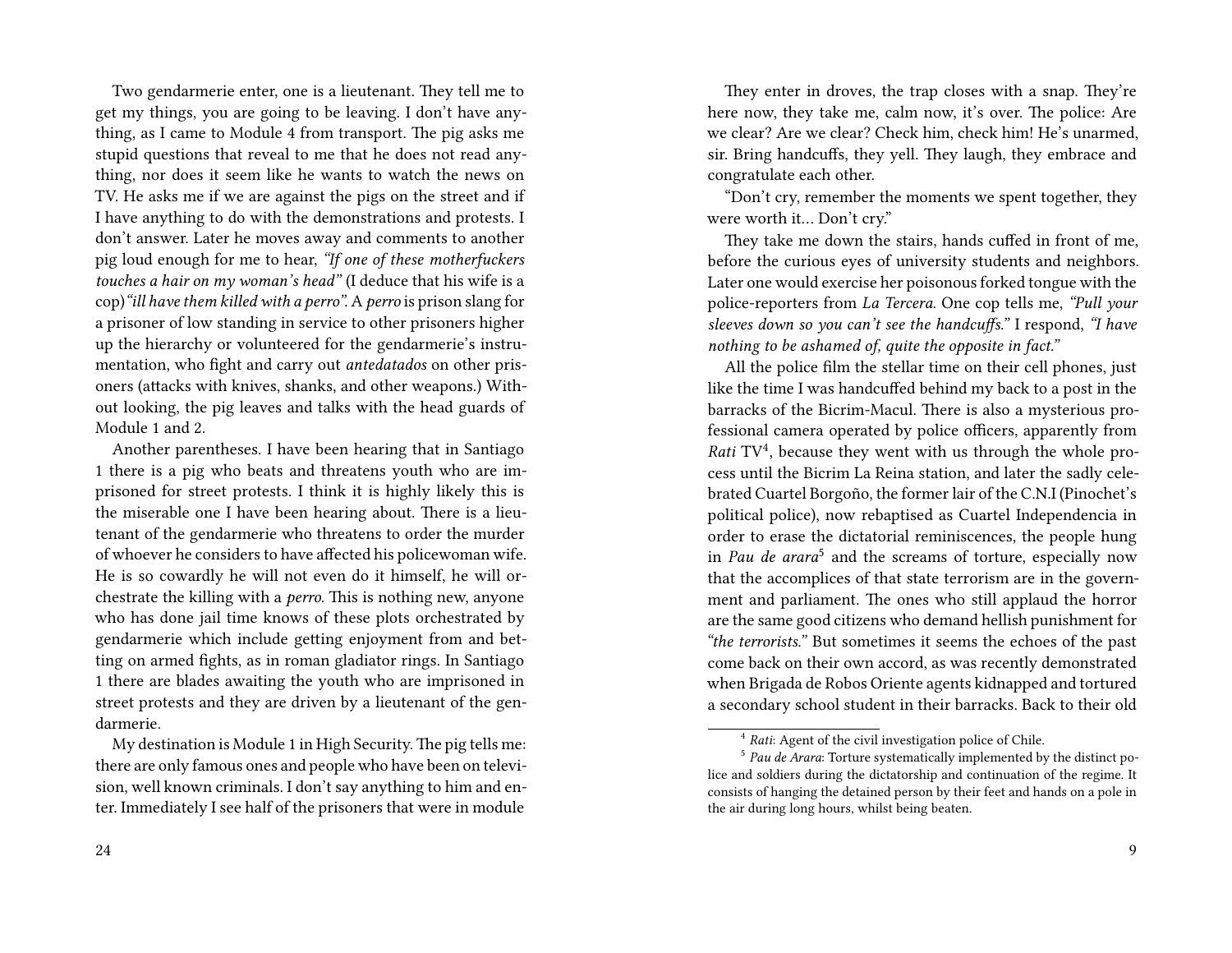tricks again. Among prisoners, this unit of the PDI is known for its penchant for the *parrilla<sup>6</sup>* and torture. This incident with the secondary student even provoked a judge of the security court to speak of "methods typical of a dictatorship," which provoked the fury of the Ministry of the Interior, the fascist from Chacarillas<sup>7</sup> Andres Chadwick Piñera, who harshly criticized the judge. Have you ever seen such insolence, that a judge would be allowed to criticize the criminals at Chadwick's service and to defend a tortured adolescent!? Clearly, there is no limit to this government's impudence in intervening in the decisions and even commentaries of judges they don't like. Now they don't even care how they go about it, like when they used to say "*the government does not comment on judicial decisions*." No, that's over now, today the intervention is open and unmasked. And it passes right through… Nobody says anything!

They put me in a PDI police car and check me again. They handcuff me behind the back and we speed away in an entourage down General Velasquez and then Costanera Norte on the way to the Bicrim la Reina station. There are various telephone calls to coordinate. Earlier I heard urgent calls to the PDI headquarters. I imagine Chadwick receiving the news in his office, a smile drawing itself between the buttocks of the General Director's happy face. But there's no time to lose, he has a lot to do and he quickly puts on his suit as Colonel of the UDI<sup>8</sup>: he has to defend Golborne for the numskull he is and put in a

kids in their arms, the worst treatment from the guards, incredible acts of disrespect towards my loved ones, to the point that they couldn't take it anymore and left before the visit.

Breakfast. I don't have a cup but I rescue some bread. There is a clamoring to receive breakfast and an environment similar to juvenile prison. It is a childish quality. It is not good news that the prisoners are very young "*aunty sent me a pastry, sit down, fuck off, give me the cinnamon, yes, what the fuck..*" Threats to fight in line. I return to the patio, walk, and take two bites of bread alone. Some prisoners continue to come up to me and talk, curious. My responses are respectful, but serious and short. This is not a place to make friends, this is a prison, everything is a relation of force, your corporal language, attitude, everything is observed. I continue walking alone to the middle of the patio, my cell mate comes up to me, brings me a cup of coffee, he is with the Pintana carreta<sup>4</sup>. I worked in this community, I know it well, I worked with its children and adolescents, I know their parents and loved ones, I know their schools, no one told me stories about the "opportunities" and the choices in life. There no one chooses anything. A single mother in charge of her family, works for Mr. Paulmann in Cencosud or Mr. Ibañez in the Lider, leaves her house at 6:30 am and returns at 11:30pm, hardly able to see her kids; this is modern slavery. Her sons and daughters become hardened, grow up faster than the rest from the shock of shootings, crack, and extreme poverty. It is the Chilean capitalist paradise. Slowly life closes in around them: construction, a retail job for 350 lucas, or jail. To live for the prosperity of others, life goes down the drain. But just a moment! They tell me on the inside that we have reached 15,000 dollars per capita. Chile is on the road to development, I think, alright!

<sup>&</sup>lt;sup>6</sup> Parrilla: Police torture that consists of tying the arrested person to a bed spring while running electric current through it.

 $7$  Chacarillas: The hill of Santiago, adjacent to the San Cristobal hill towards the East. This place was the scene of a ceremony of the dictatorship of civil and military character towards the end of the 70s, where "delegates" of the Chilean youth participated, amongst them Chadwick. The event, with a clearly nazi aesthetic, was accompanied with lit torches and has a fundamental character of the historical project and economic social model that lives on today.

<sup>8</sup> (Translator's note:) UDI is the Independent Democratic Union- a right-wing, conservative Chilean political party, founded in 1983. Its main

<sup>4</sup> Carreta: Group of prisoners who share, food, converation and mate. Prisoners gather in carreta to commune, because of shared interests, and bonds of friendship or family.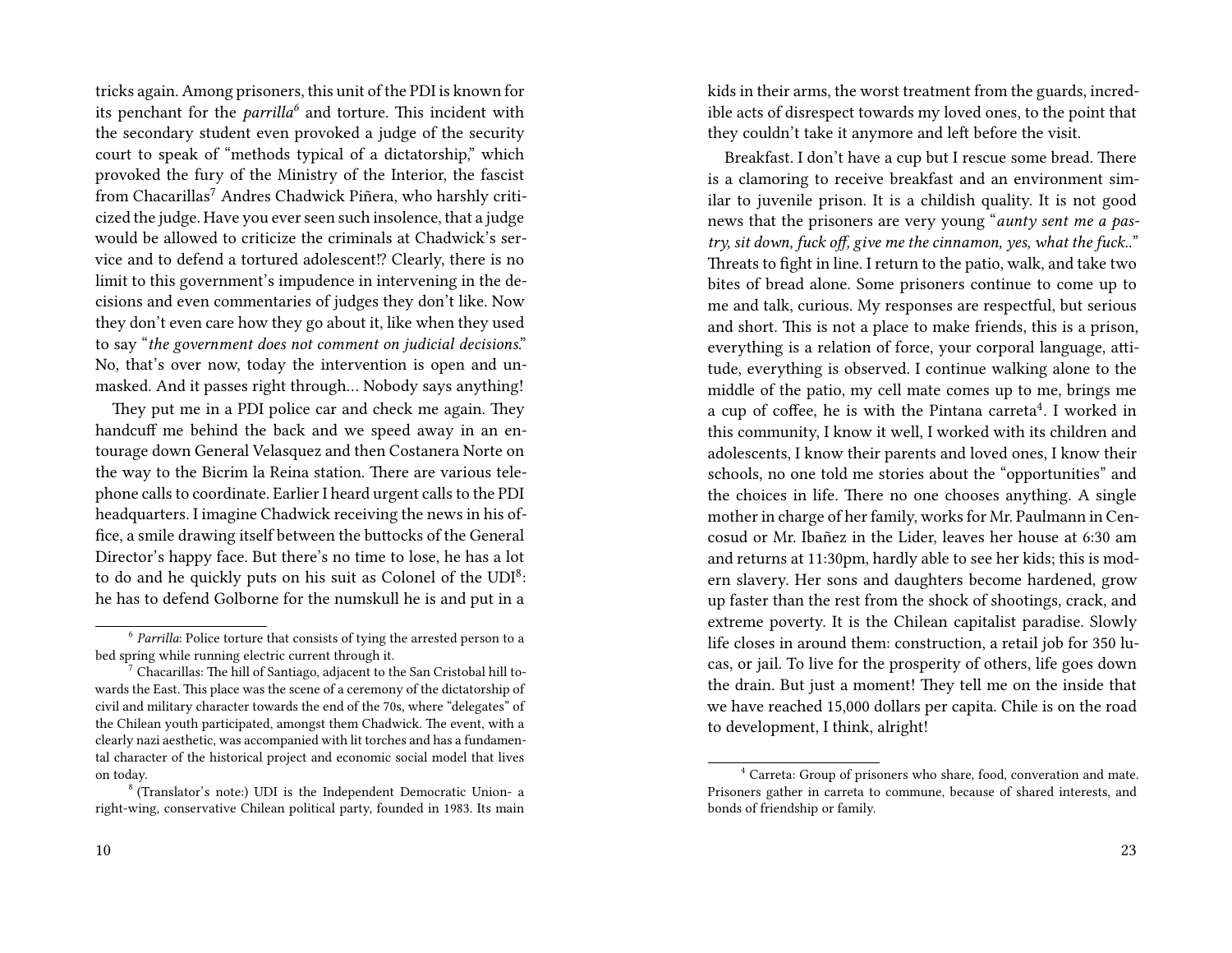night is filled with shouts, insults, boastful conversations, "*I hit what I stab,*" treat the rest as *perkines* (sexual slaves in prison), who they are going to put through the wash, and all of the other jail banter. Prison, extreme poverty, and razors, prison meat, the lives of the poor youth in this country are going down the drain. Dog eat dog as Hobbes said, here is the origin of the State where human beings exercise domination with weapons against other humans, the war of all against all where the fear of violent death exists. All prisoners are political prisoners!? Who came up with that stupidity! 90% of prisoners support the system.

I leave my cell and go into the courtyard, we are 100 prisoners or more. I see some very young prisoners moving timidly and fearfully, maybe its their first time being prisoners, in this country people are imprisoned for idiotic things: a drunken fight, because an old lady sees someone doing whatever, etc. My slogan for the period is: *"Manolo walks alone"* Excuse me! and I begin to walk to the middle of the courtyard, almost from one side to the other. One is never alone.

Some prisoners, all of them very young, greet each other and gather to talk, it is the power of the TV. The sound of the TV is very important for the prisoner because it breaks for a split second the automation and the life of incarceration and misery they have been sentenced to since birth and which they consider to be natural, an inevitable destiny.

I quickly make a friend, he tells me his story, the time flies, he gives me a Jodorowski book, a manual of psychomagic. The book makes sense in this place. One is never alone.

The story is told on the patio- Hands behind your back! the call comes for visitation for the entire first floor. The pigs say your first name and you have to say your last name. The *paco* is entirely a bully. They do not call me because it was my turn for a visit in the afternoon which never actually happened. Later my family told me that the attempt to visit was extremely vile (they were able to get in) people walking with

man with the UDI's DNA. Pablo is the one chosen, a politician in the end, not a chain store merchant, Don Andres thinks. He remembers the torches and sees himself climbing the hill, at the top is the General delivering a speech that Jaime wrote… what times those were. But in the end, things change, there's no time to lose, the nation calls us. There's an action to defend! And he excitedly orders his chauffeur, "To Suecia street, fast!"

We continue down Costanera Norte at full speed down toward the barracks. Meanwhile, the "strange" personnel from the PDI disappear and I never see them again. In the station, I'm kept in the commissar's office and, apart from my guard, the only ones who come see me are the chief, the deputy chief of La Unidad, and the deputy who led the operation. I keep calm and silent, trying to save my energy for what's to come. Soon they transfer me to a dining hall, take off my belt and shoelaces, and again *Rati* TV films me from various angles. I have the dubious privilege of being a trophy of war. A series of old *ratis* enter to watch me. This had already happened during my first arrest in November 2011, when things like this happen, chiefs both active and retired come to watch the captured prey. They leave.

The door opens again. The deputy says I will be allowed to see my mother for five minutes. My mother comes in; I haven't seen her in five months. She brings a mixture of sadness and happiness with her. We embrace.

"Don't worry mom, everything's fine."

"How have they been treating you?"

"Fine mom, don't you worry. How's the little one? Is he at your house?"

We chat for five minutes. They take off my handcuffs so I can take my mother's hands in mine. The deputy comes in: "Hans, we have to go."

inspirer was the lawyer, politician and law professor Jaime Guzmán, who collaborated with Augusto Pinochet. Sebastián Piñera was elected president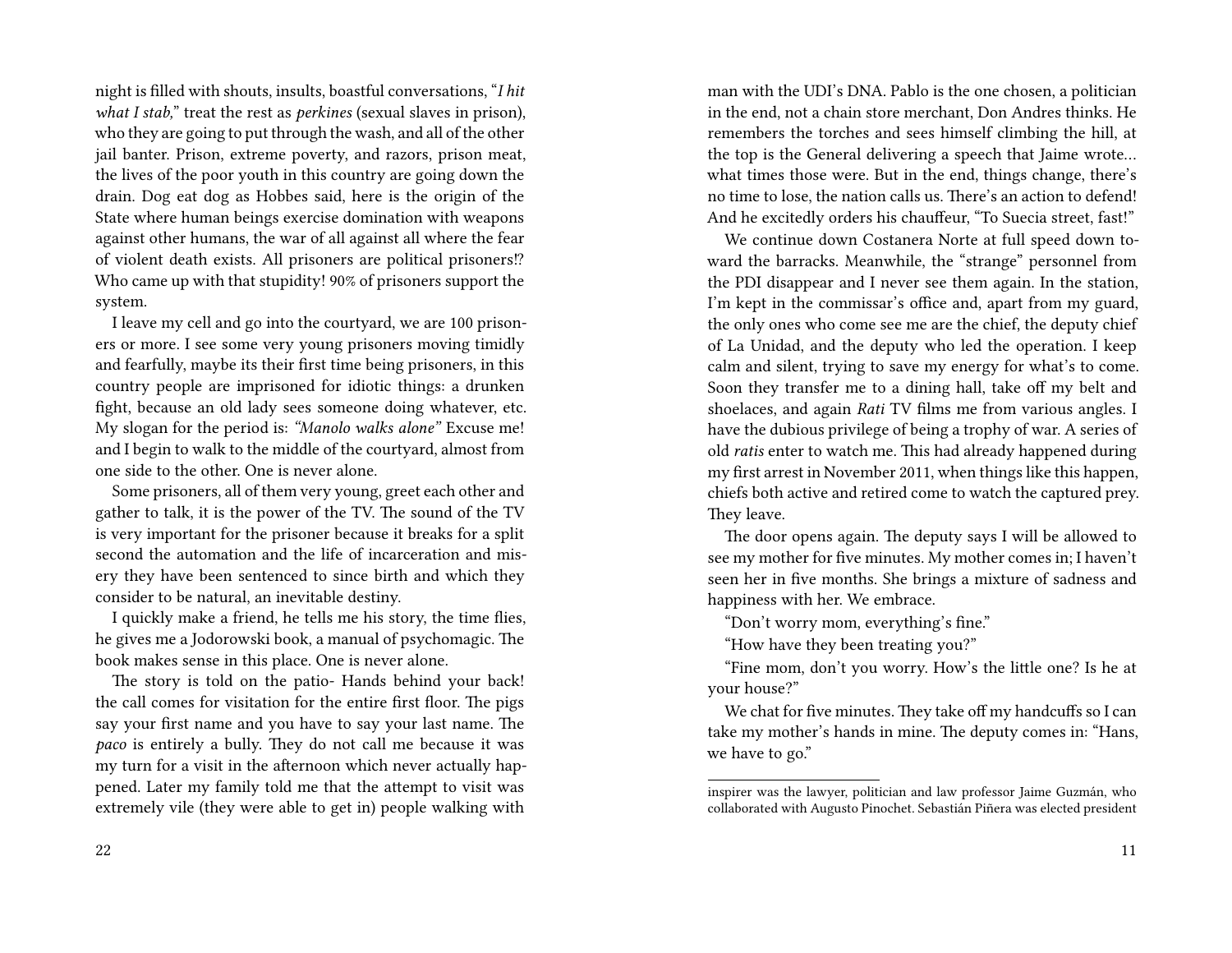Again the handcuffs are put on and I tell my mother: "You don't need to go to court. Why expose yourself? The vultures will be there waiting."

"No, son, I'm going anyway." A kiss, and we part.

The entourage of *professionals of the shackles* leave again. On the radio one can hear: "Without sirens and maximum security measures," something I will hear again in the coming Kafkaesque prison journey. For the moment, we move along *Costanera Norte* again in the direction of Poniente until reaching Borgoño's lair. We enter through Santa María, north shore of the Mapocho river. We get out of the vehicle, the TV cameras are far off, but there are still some photographers inside the station. That evening *La Segunda* would have a photo taken from a meter away. Who said anything about the press and police working together?!

In the station it's the same as always: photos from frontal view and profile shots, paperwork, bureaucratic procedures and rigorous medical exams. I enter without clothing, I feel sorry for the doctor- last night I went on a long walk along a mountain near Santiago and my aroma isn't the greatest– I didn't have enough time to take a shower. The doctor tries to describe the redness on my wrists due to the several hours handcuffed. She asks the police officer what the exact term for handcuffs is. The police officer responds, "We prefer to call them bracelets." The doctor looks at him for a few seconds, seriously. Finally she writes on the paperwork, "Redness on both wrists from the use of handcuffs." A dignified dialogue between Maxwell Smart and Super Agent 86. I sign a few more papers and I see Rodrigo and Julio enter-my lawyers. A brief altercation between Rodrigo and the deputy to let us speak alone. The *Rati* will look on from a distance, but he says it's impossible for us to speak alone. We hug each other, lots of greetings and smiles. I ask about my wife, my son and my mother. I ask them

make blades, you do not have to be a genius to see that. I read a few sections of the *La Cuarta* y *Las ultimas Noticias* newspaper, opium distributed by the Edward and Saieh groups which the poor smoke with pleasure. I look out the window and see Unit J of the high-security prison (CAS) where I was from August to November after being in Maximum security for 8 months. What became of my hermit brother? I remember the mates we drank on the patio thinking about what would become of our lives, the conversations with Mario, of when we went to recreation, how we laughed at the roast made by prisoners on the  $18<sup>th</sup>$  of September... happy prisoners celebrating the country that keeps them imprisoned. We don't want anything to do with this country. The rage that passed through Timochenko when we casually rendered his glasses useless to play a joke. Did you eat a cake? I ate all of them… Was there only one? A sea of smiles. The anecdotes of Krotsy, the lunch stories of the cowboy… Stop smoking on my patio damn Krosty! and now I am here on the other side of the fire line and the marquee, so close I might be able to call to you, but prisoners' continual shouting is beginning to weigh on me.

I am exhausted. I go to sleep on the mat completely dressed, and cover myself as best I can with the filthy blanket. I try to sleep in the fetal position, frozen stiff by cold and am woken up constantly from the bedbugs' bites as they walk over my face. The bed bugs stay with me for weeks. I shake the mat to try and get rid of them, but it's no use, the same mat is a giant nest of them. I get little bits of sleep. The freezing dawn arrives and to ward off the cold I take a cold shower (you didn't think there would be hot water). If you think that I was depressed or that this was terrible you are mistaken; with high spirits and optimism always. As Johnny Cash says in "I Won't Back Down", *"You can stand me up at the gates of hell but I won't back down."* I get ready to go out to the courtyard and face this new reality, including that of prisoners that stupidly accept the role of exercising dominance over other weaker prisoners. The

in 2010 largely due to backing from the UDI.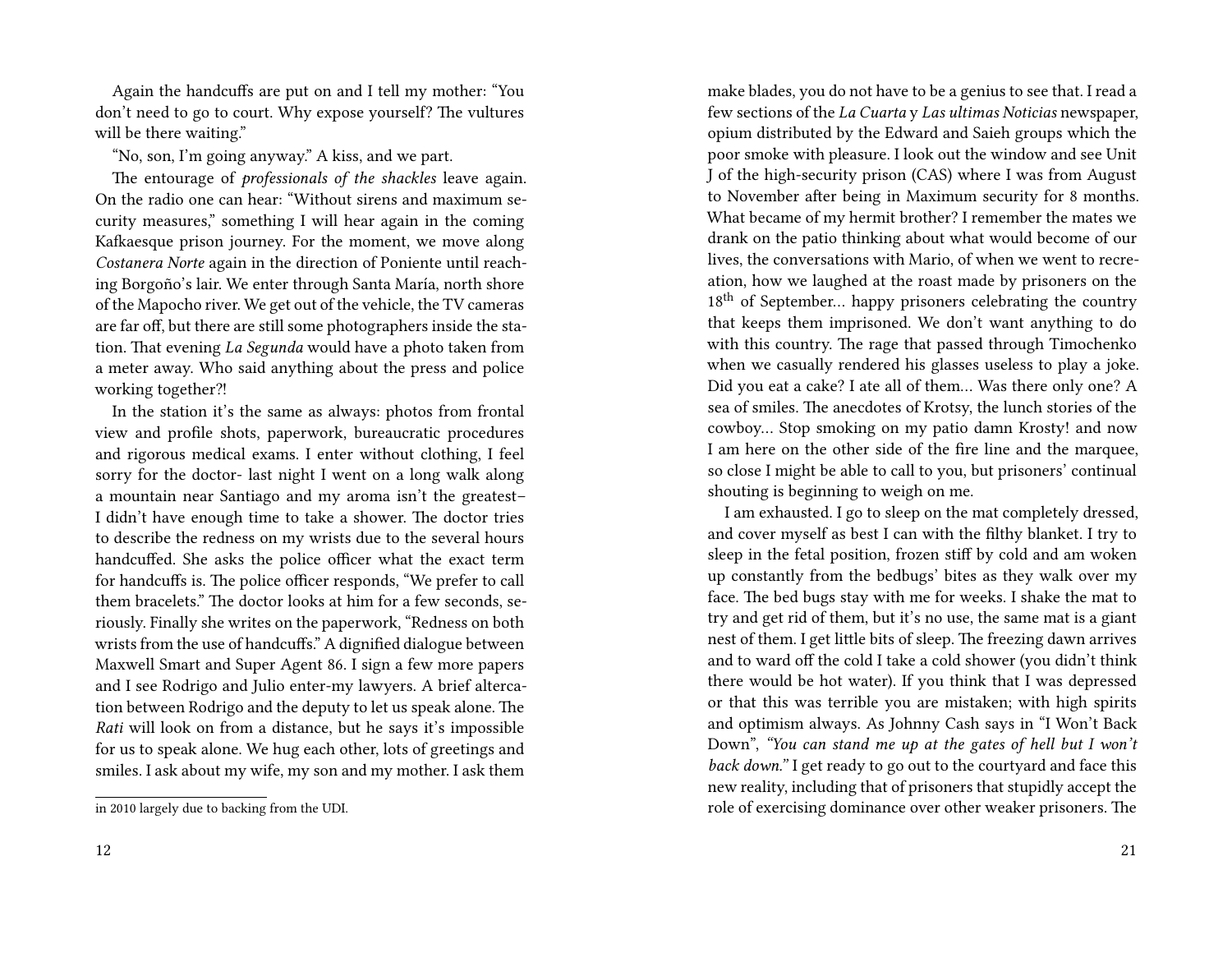outside, a line of prisoners, I am at the end. Hands behind your back!

We head down the first hallway, which runs parallel to the fire line at the CAS, towards Poniente. We are a group of 20 prisoners that the *paco* distributes throughout the units. They call a group and shut us in a "fishbowl"; a space with bars around it while they put the prisoners in the units. A prisoner who is about to get out is left with us. Logically, he is happy. He gives us his view of the prison: *"There are assholes, guys who think they are badass, who live by the knife and don't respect age, don't respect rank, don't respect anyone or anything*."<sup>23</sup> The *paco* comes back and takes us to the next unit the one we have been assigned to: Module 4, Transfer. We enter, the scene is unreal, with the lights of the bulbs illuminating behind us creates a ghostly image. The floor is full of trash. The architecture reminds me of the departments of Paz Fraimovich. Immediately upon entering prisoners are yelling from their cells: *"The washer uh, uh, uh, uh…the washer uh, uh, uh, uh,*" we hear,*"Welcome to hell,"* last, laughter, screams, a surreal scene, the true horde of barbarians. Anti-prisoner prisoners, ideal for the system. They put the prisoners in their cells, 2 or 3 live in each. We reach the one that I am assigned, one prisoner comes out who is to be released (to freedom) and two enter. My cell mate is a kid from La Pintana, El Castillo, who did freelance work downtown and stole a cellphone that belonged to some asshole that worked at the Ministry of Justice. That makes two of us with bad luck then. The cell is a pile of shit, a dump. Two foam mattresses full of bugs, doesn't matter which one you choose, they are both mite's nests. The floor is wet, the blanket is an dirty piece of cloth 30 x 50cm and moist. The window is gone, the cold cuts through everything, surely it was broken out to

to send them tranquility. We agree on two things out of three and they explain to me what will happen in the tribunal.

Now the Show comes into play. They handcuff me by the back and parade me in front of the press. It's a grey day and all the reporters, camera people and photographers wear dark, heavy clothing. Up on top of their vehicles they really do look like vultures. We go in a caravan of two vehicles, again the *Rati* in charge orders "maximum security measures." In the vehicle I'm in, the police seem enthusiastic about how mcuh press there is, and say, *"Now we'll be immortalized"*… life gives small joys to these small functionaries.They want to share their miniscule moment of glory with me: *"you're like a movie star"* the chief tells me. I look at them. In a certain way I feel kind of sorry for them.

This time we go hastily, with sirens screaming and at full speed. The chief continually makes and receives phone calls and messages. They are all crazy for the latest generation cell phones- one of the many tastes they share with criminals. In one of these calls they tell him that the deputy Valenzuela who led the capture will call to congratulate him. They advise him that the deputy will say "Vásquez speaking"<sup>9</sup> so as to be on alert and not think that they're pulling his leg.

We arrive at the "justice" center at Pedro Montt and Panamericana, inconveniently at lunch time when they're not accepting arrestees. Gesturing, phone calls and finally they open the door, but we don't have to wait- a Major of the gen $d$ armerie $10$  arrives.

<sup>2</sup> *Pelo e' choclo:* idiots, crazy kids.

<sup>3</sup> *Ficha:* a species in a prisoner or delinquent's curriculum. A *ficha* prisoner is a prisoner high up the hierarchy and demands respect

<sup>9</sup> Marcos Vásquez Meza: General Director of the Investigative Police.

<sup>10</sup> (Translator's note:) *Gendarmería de Chil*e is a national organization of prison guards which evolved from army units that were historically given police and prison duties in Chile. Though no longer a formal military organization, they are organized in a para-military fashion and "actively" maintain ties with the military. The current grey-green uniforms were adopted under Pinochet who was inspired by the uniform of German troops in WWII. Gendarmie and guards are both used for *Gendarmería* in the text.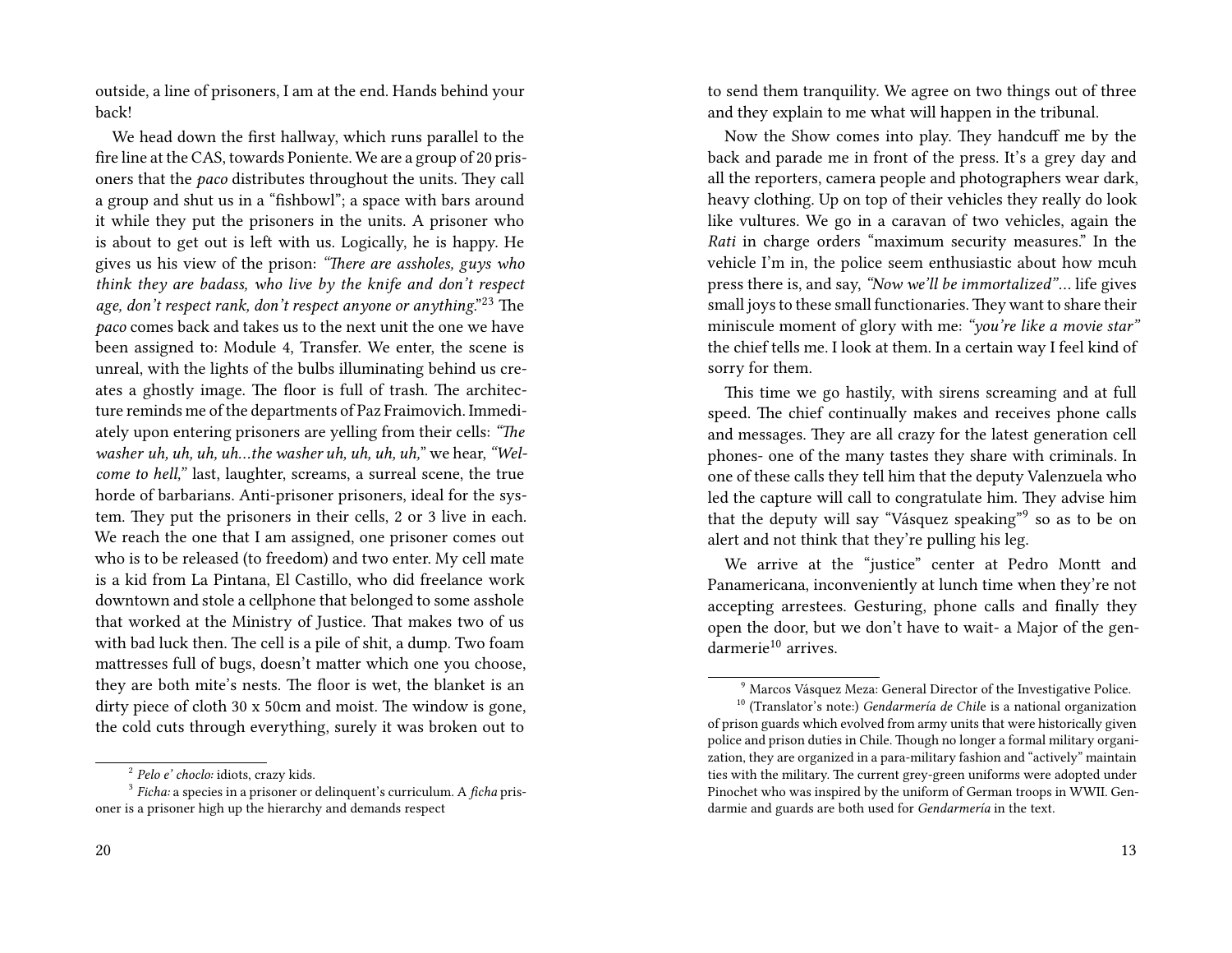"Is this him?" he asks.

"Yes, it's him," they answer.

I hear that the officials are in recess but will attend to us a little before 2 pm, "*so he'll be the first one to undergo controls."* The prosecutors and plaintiffs can now be found in the "Justice" center with cutlery and napkins tucked into their collars, ready to be served their catch. They'll send me to prison and be able to sleep peacefully.

The detention control hearing was predictable. Full of vultures looking for discouragement and defeat which they won't find. They love those gestures of shame; the bowed heads, the defeated and the ones who think they've done something wrong. In one word: regret. They need it to reaffirm their order. They need to be able to say: *"We, the good guys, are the ones who finally triumph. Let everyone take note."* They need the bad guys, the porters of the pathological, the transgressors of the Normal, be they "the other," the enemy, or criminals. Criminality operates in such a powerful way in the reaffirmation of the prevailing social order as the only possible society, that it can't be considered simply as the flip side of the coin of "normal" people, of "good and honorable" citizens' way of life. It isn't just an innate evil tendency within some deviant human beings, or the quota of anomaly that all social systems possess. The system needs to generate and augment delinquency, to raise the phantom of criminality. Delinquency and the shaping of the various public enemies are, in situations of social crisis such as we see in Chile, of vital importance for the construction of discourses around legitimation and order and in the nullification of subversive, dissident discourse. The system needs those public enemies, those threats, to be able to call for unity in the face of chaos, violence and barbarity, where criminals, *encapuchados*, anarchists, agitators, and pro-violence Mapuche join together. And this is without even considering the immense quantities of money that move the businesses of security, guards, security cameras, etc.

commander, yes, he is in front of me right now." I return to the cells, and see now that I am the only prisoner. I am just about to think, *"I am alone,"* when I remember my brother the hermit, who magically travels here, accompanies me, looks at me and smiles at me, says to me again, *"brother, remember that you are never alone."* A happiness overwhelms me as I lay down, a renewed pride, I laugh. Here we go..

Very tired, laying on the metal bench of the cell, I sleep a little bit at a time. It is already night time when they take me to the inside of the jail, all of this is new to me, I am joined by other prisoners. Hands behind your back! I am called to the internal Gendarmerie and the pigs there ask me their own *paco* questions. I notice that there are far less *pacos (in between pig and cop)* than in maximum and than in the CAS. Some cases I would say without exaggeration are frankly *"picao a choro"*– wanna be bad asses, very contaminated by the criminal environment. Stay there, put your hands behind your back, I continue with my hands by my sides. A prisoner converses with me, says to me "You're here because of the bombings, it was on TV," a curt "Yes," and I am already bored. I am punished, he says to me, I am able to catch a chance to talk to my sweetheart. Typical young prisoner, thinks he alone knows everything. I smile as I look to around the top of a desk, bottles of artisan *chicha* and razors, not very large. In Santiago 1 there are only short razors. Prisoners measure razors by floor tiles: two and a half tiles, four tiles, seven tiles–must be a brave heart! But that's only in other prisons–I have never seen anything like that. These are only two tiles long…what a relief.

The young prisoner continues talking: *"I don't take shit from anyone, man. I was the one who attacked Big John, I hit the old man with some iron.*" He alone claims it.<sup>1</sup> He is proud. Poor old man, I think. *"Yes, I saw it on TV,"* he tells me. They take me

<sup>&</sup>lt;sup>1</sup> *Achaba, achabarse*: to assume responsibility, to claim an act.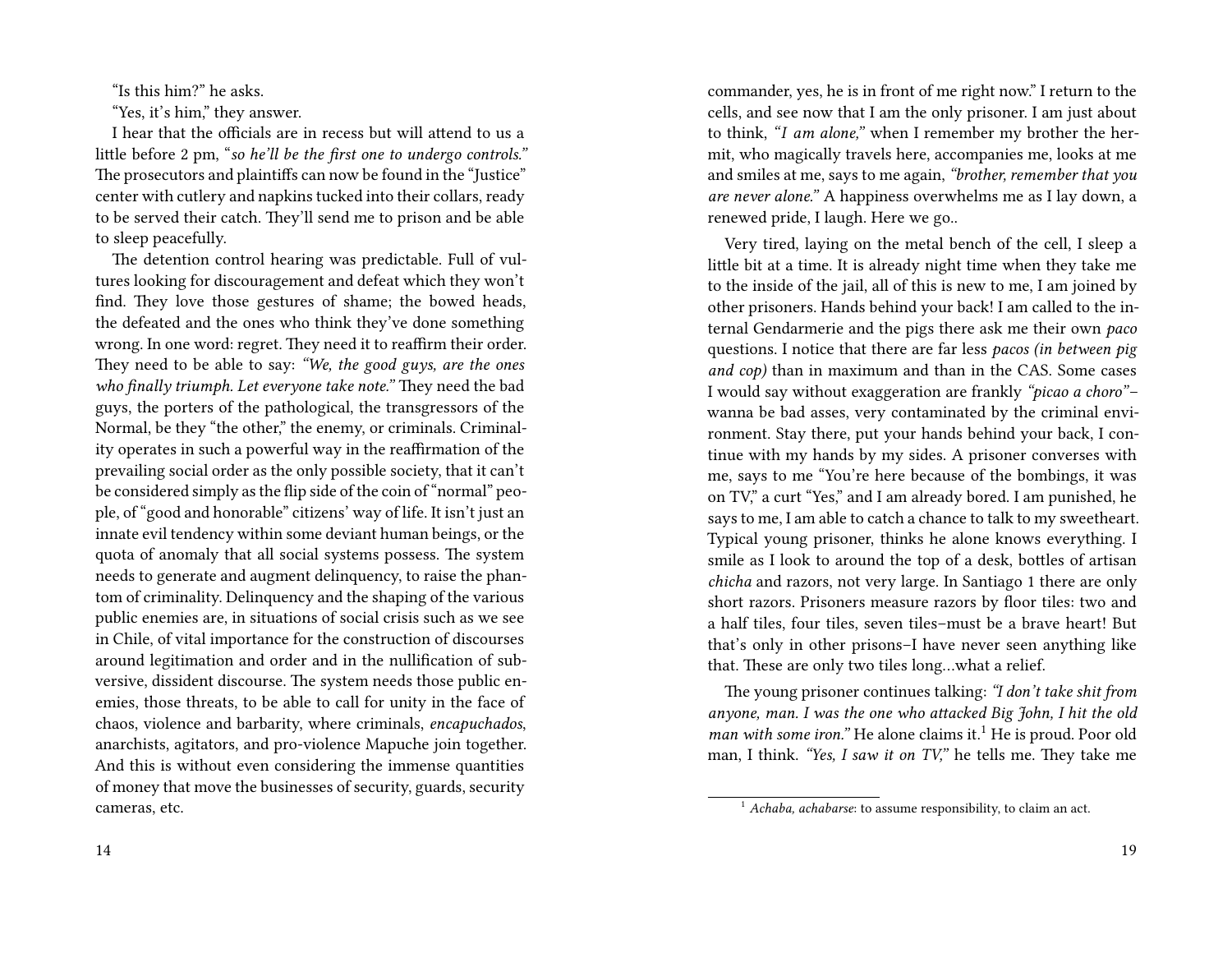# **II. Journey to Santiago 1**

The TAR (high-risk transfer) section of the *gendarmerie* take me through underground tunnels to Santiago 1 prison. On the way, I remember it is supposed to be a franchise prison, the grand work of the Concertation, we see the efficiency of private business make an incursion in prison material. I am put into a solitary cell, they do not want this one with other prisoners. As it was shown on television (and for prisoners *"sounds"* in the press is important), some prisoners greet me and give me their hand behind bars. I walk for hours in the cell (*running pointlessly in circles*) which is in front of the Booking and administrative offices of these people. Then a series of strange situations begins, prison officials talk amongst themselves and look at me. The prisoners continue on and I stay in the cells, alone. A pig comes over to me and asks me the typical questions, I answer in monosyllables and shrugs of my shoulders; he informs me that there are calls coming in from the Regional Director of Gendarmerie , which confirms to me that something is happening. I am called to Booking*,* here the system functions and demands a submissive attitude from prisoners with their hands behind their back. In fact keeping prisoners' hands behind their back is a true obsession of the guards and I think almost the existential motive of the guards. I enter Booking, stop there, put your hands behind your back. I don't comply, my hands by my side, nor do I look down, I look calmly at all of them. The pig takes my respective prints and photos, they say that I am going to begin admittance, but that it is a formality because they think I am going to the CAS (high security prison). It does not bother me, it was to be expected. The telephone calls continue; "Yes

A good example of the construction of a public enemy is the speech by Sabestian Piñera Echeñique on May 21<sup>st</sup>, in which he advised the country that terrorism exists in Chile. What's more, he alluded directly to the Mapuche people and demanded the approval of the *Anti*-*encapuchados* law. Fear has always served to unify and that is exactly what the system is trying to do now: create social cohesion.

Let's make a small parenthetical here. Wide sectors of the Chilean ruling class consider the situation to be no joking matter. What's on the table is important; it is the continuity of the historical project and social economic order begun by the dictatorship and deepened throughout the consultation governments, as well as winning democratic legitimacy, which was the missing ingredient. They feel there is a rupture of consensus with respect to the system of domination, or at least with respect to a type of capitalism that has been predominate until today. There are also certain concerning symptoms on the table. Lets name just a few: the paralysis and obstruction (in some cases due to judicial decisions) of important foreign investment projects, be they in the sphere of energy or of mining; a fall in the international price of copper; the increase of the production costs of Codelco deposits; the fragility of the energy system, principally the generation and transmission of energy; signs of deceleration in the Chinese economy. All of these ingredients have sounded the alarms for the ruling class. And it is in this context of crisis that the two structural failures of the Chilean system of domination are developing: the crisis of the system of political representation on one hand, and the distribution of revenue and concentration of wealth on the other. All of the social protests: the uprising in Magallanes, Alysén, Freirina and, in the last few days, Quellon in Chiloé; the dissatisfaction with the so-called "abuses," the education problem, the environmental problems that fit in one way or another into these two aforementioned structural fissures. The wager of the ruling class and political classes is that the way out of this con